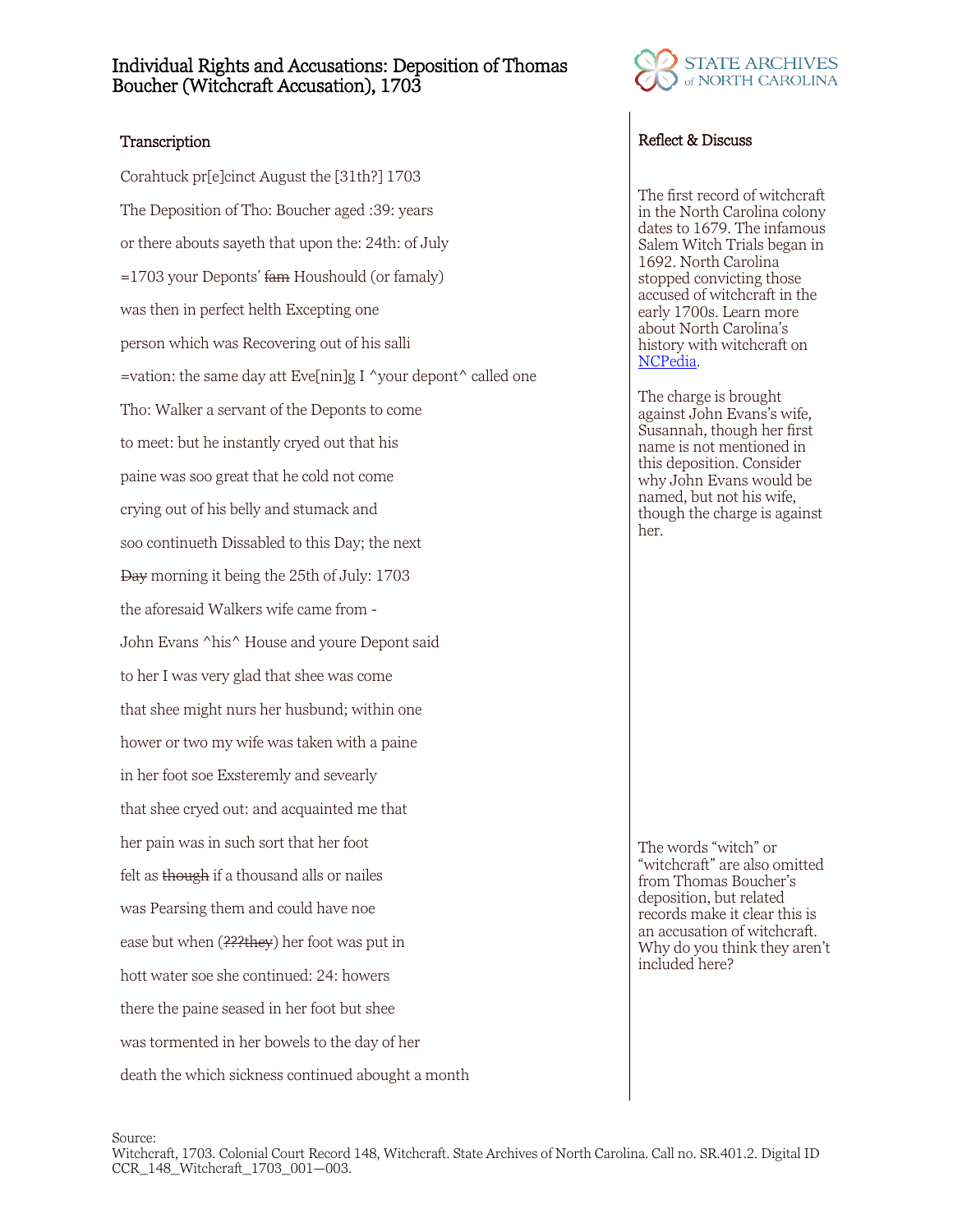## Individual Rights and Accusations: Deposition of Thomas Boucher (Witchcraft Accusation), 1703

and many helpfull men and woman: ende =vered to give her Ease and helped but all in vaine and it was observed that soone after shee shee was taken sick shee cried out ^of^ John Evans his wife still saying that shee was an Evall woman and that shee was sattisfied that she suffered these great  $[e^{2},]$  paines by her means and Ernestly desiered [???me] mee to have her -Examined and serched for shee should sertain- =ly Dy. but it may serve to prevent her from Doing more Mischeif This she said with many more words Releating to the said Evans his wife adding that she coold not slumber but she thought of her; before many persons present soo that in a bought a weake after shee was taken I Thomas Bowcher the Depont was allso taken with strainge and unuseual paines in my stomack and belley and [prevyiparts] and am still afflicted to this day Soo that I and my wife could hardly Tell which shold dy furst and Jno Taylor and his wife and all the people of my famally ware soo bad that I one could not helpe another. Some time before [be] my wife Dyed John Evans came for one to meet his wife att Mr. Tho: Vandormulens to appeare before Mr Richd: Cominfort for she that was his wife was not willing to heare such Reports against her selfe I Readely went and there acquainted what obligation my wife had Laid one me to serch the matter' more plaine John Evans and his wife



As you continue to read the document, you find more information about John's interactions with Thomas. Based on this record, it is probable that the Evans and Boucher families knew each other personally. What could have happened between the families that led to this accusation?

Throughout history, the vast majority of people accused of witchcraft are female. Why do you think more women are accused? What can this tell us about the gender roles and societal values of the time?

Source: Witchcraft, 1703. Colonial Court Record 148, Witchcraft. State Archives of North Carolina. Call no. SR.401.2. Digital ID CCR\_148\_Witchcraft\_1703\_001—003.